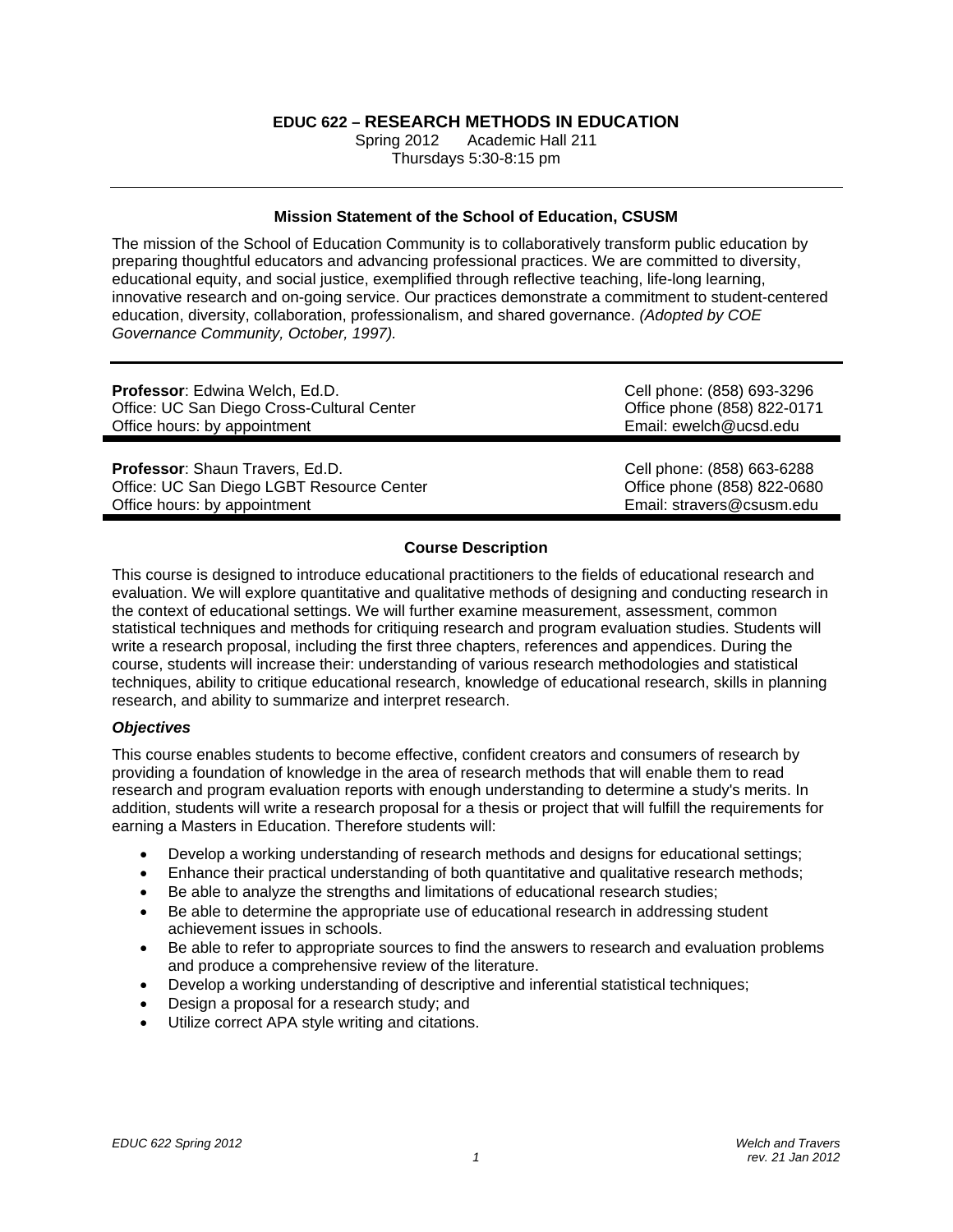### **Course Requirements**

*Required Texts Assigned texts and readings must be brought to all class sessions.* 

- American Psychological Association*.* (2009). *Publication manual of the American Psychological Association, 6th ed.* Washington, DC: APA.
- Mertler, C. A. and Charles, C. M. (2011). *Introduction to educational research. 7th ed.* Boston: Pearson Publishing.

\*Several other readings are required and will be available for download.

## *Recommended Texts*

Thomas, R.M. (2005). *Teachers doing research: An introductory guidebook*. Thousand Oaks, CA: Sage.

To stay updated regarding educational issues that impact teaching, learning and leadership, you are urged to read current publications in the field, especially in your area of expertise. Some examples include: *Educational Leadership; The Journal of Special Education; Language Arts; Science and Children; Teaching Children Mathematics; Democracy & Education; Phi Delta Kappan; Teaching Tolerance;* and *Rethinking Schools.* 

### *Assignments*

All assignments are due on the dates indicated. Assignments *must* be submitted via Cougar Courses, double-spaced, and with standard margins, and adhere to style and formatting guidelines of APA  $6<sup>th</sup>$  ed., as appropriate. It is expected that all assignments will reflect graduate-level expectations for composition and exposition. Use of electronic spelling and grammar checking is encouraged. The Writing Center is available for support (Kellogg Library 1103, 760-750-4168).

*Weekly Homework and Class Participation (40 points)*. As graduate students, you are expected to take an active role in class and class activities. The quality of this course rests on the quality of YOUR participation. Toward this end, you are expected to attend every face-to-face class meeting; arrive fully prepared for classroom activity (i.e. homework is completed); and participate wholly in classroom and online dialogue—including peer review activity. Each reading assignment will require a corresponding response (Read and Respond – RR), intended to provide an opportunity for brief personal review, digestion, and self-assessment of the content. These will be completed online, one per chapter read, approximately 100-150 words (one paragraph). Be prepared to write every class period. If you utilize a laptop to write, please bring it every class period.

*Article Critique (20 points)*. Because your ability to find and use published literature is paramount to your understanding of research methods, you will be reading, summarizing, and interpreting a variety of published research studies. This practice will prepare you for the literature review portion of any research project and strengthen your critical analysis skills as a consumer of published research. For one article in particular, you will summarize and critique the research.

The critique is not a reaction to the article or the material in it. It is not an explanation of the material, nor an amplification of it. Nor is the critique an editorial, a defense of the material from your standpoint. The critique is (a.) a summary of the research methods and findings, and (b.) your evaluation of the article and how it is presented to you.

- Write a 4-5 page paper based on your summary and critique.
- Your cover page should have your name, course section number and date. Below this, please cite the article, using APA style. The second page begins your 5-4 pages of summary and critique.
- The summary will include the research problem/questions; highlights of the literature review; name of the design methodology and key elements of the methods for data collection and data analysis; the findings of the research; and state the author's recommendations (e.g. why the findings are important to educators, how the findings can inform education, …).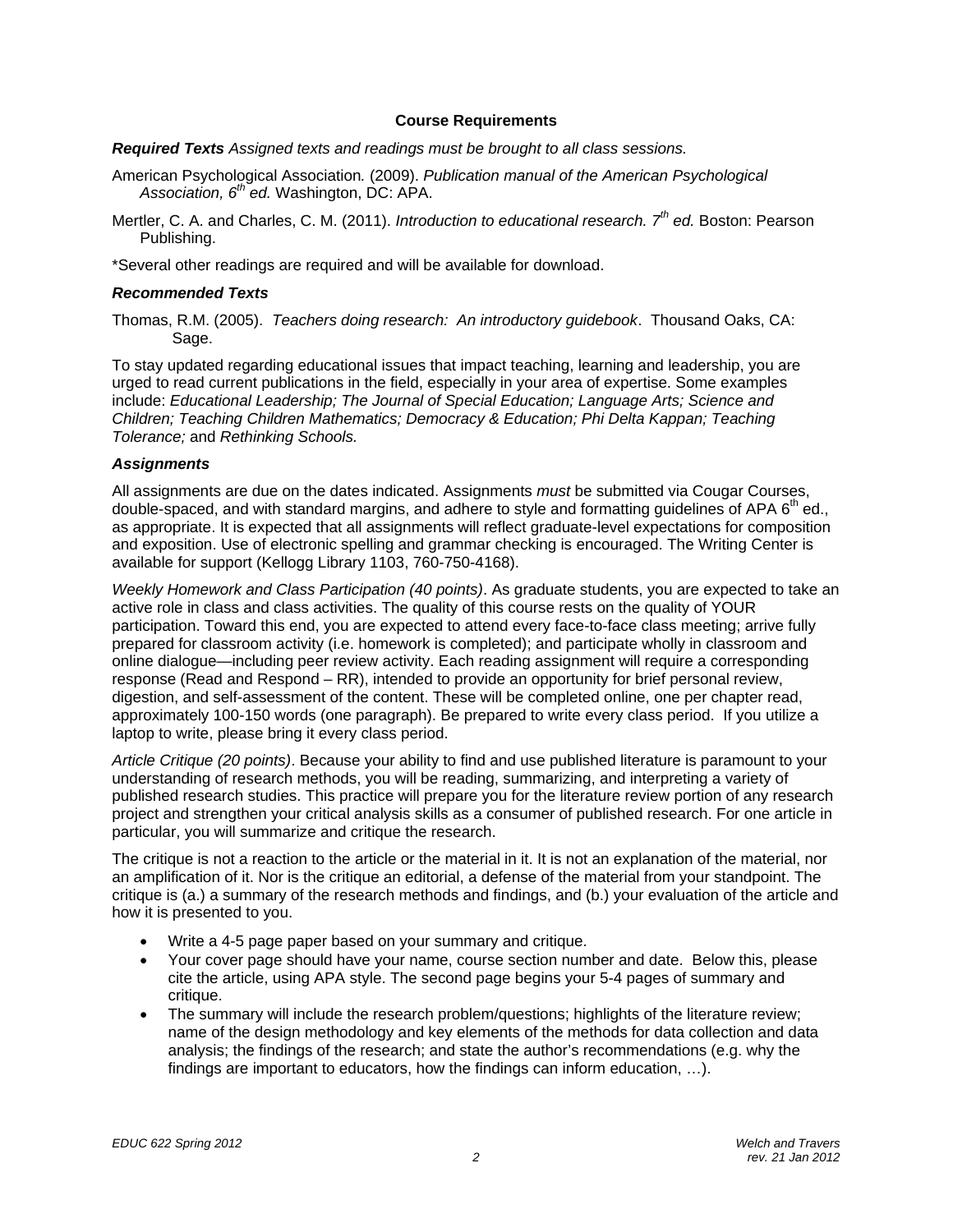- Address these questions: Does the manuscript address issues of social and institutional importance for education? Please explain. Does the theoretical framework guide the focus of the study, its methods, data analysis and conclusions?
- After this summary, complete a thoughtful critique, focusing on what you believe to be the strengths *and* weaknesses of the research.
	- What are the strengths and limitations of the research design? What are the strengths and gaps in the analysis and data interpretation? How would you assess the quality of the writing (organization. clarity, style)? What could be done to make the manuscript more trustworthy or valid? What do you see as the significance of this study for your own work?

This article critique will also be assessed for your Graduate Writing Assessment Requirement (GWAR).

*Research Proposal (40 points)*. To prepare you for future research, you will complete key components of a research proposal. These key components will include: Title Page, Table of Contents, Chapter 1: Statement of Problem *(outlined)*, Chapter 2: Literature Review, Chapter 3: Methodology *(outlined)*, References, and Appendices. Other than the outlined portions, the proposal must conform to the APA 6<sup>th</sup> edition style guide throughout.

For some students, this research proposal might lead directly to the Culminating Experience for their MA in Education. This proposal should be considered no more than a *draft* of the first three chapters your Masters thesis or project. It is strongly encouraged that upon completion of this draft, it is taken to your Chair for discussion and feedback. They will let you know when you are ready to submit your formal proposal.

The School of Education (SoE) provides a rubric as an optional guide for your writing of each chapter of your final research/project thesis. For this class, you are encouraged to read this rubric before you begin writing, and then revisit it as you make revisions to your chapters in order to help you self-assess. You are also *strongly* encouraged to develop a peer-writing group to get feedback from others during your writing. Remember, *the key to good writing is rewriting*.

Specific details and requirements:

The final paper assignment is to write or revise *draft*s of a research proposal in the form of the first three chapters of a thesis in *APA format.* The first draft of chapter 2 must be peer reviewed by a classmate before being review by the instructor.

## CONTENT OF CHAPTER ONE (ANY FORMAT) INTRODUCTION AND DEFINITION OF PROBLEM

This chapter will define the research focus (if written, 5-8 pages; if outline 1-2 pages). Clearly state your question and sub-questions and explain what you hope to accomplish. Definitions of terms must be very clear. Do not assume that your reader knows what you mean when you use educational jargon.

Chapter 1 is also the Statement of the Problem of the Research Proposal and it should begin with a "Narrative hook" to introduce the topic. Expand that narrative to include the purpose statement and research question(s). Chapter 1 should include the following components: background information, statement of the problem, purpose of study, rationale, research questions, significance of study, applications, limitations, definition of terms and a summary paragraph leading into the *Literature Review*. Your writing should "flow" and you should not necessarily label each component, although all components should be present.

Criteria for feedback and grading:

- Are terms and definitions clear?
- Is the question *very* clear? Does the reader understand exactly what the researcher hopes to find?
- Is the chapter written in present tense? (With the exception of citations of other research; use past tense or present perfect tense for these--see APA)
- See the SoE Chapter 1 Thesis Rubric for more guidance.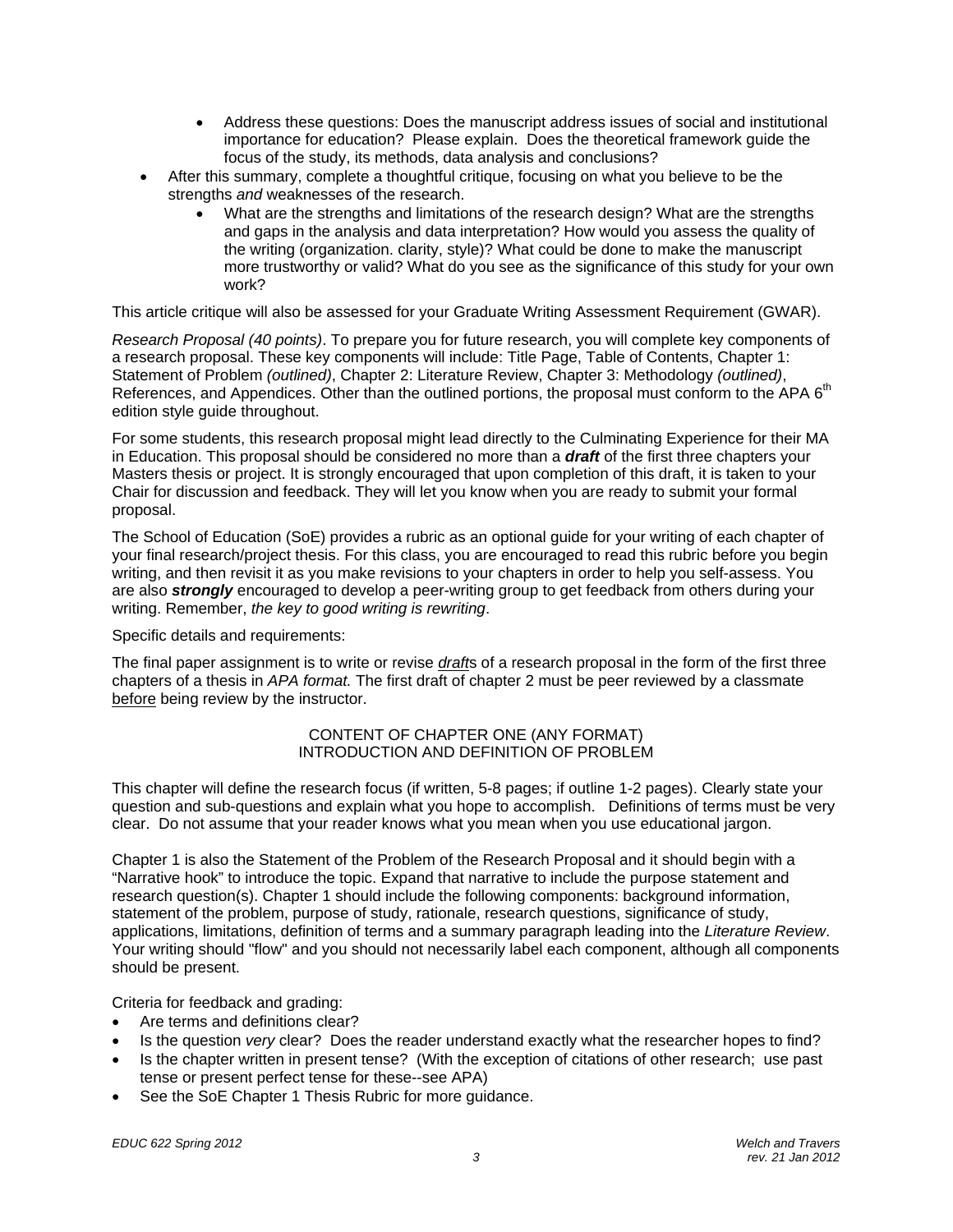## COMPLETE AND FINAL CHAPTER TWO LITERATURE REVIEW

This chapter will put the research in context with what is already known (10-15 pages). Review what is currently known (and not known) about the issue. Where is the field in terms of what is happening with the topic? The review of the literature puts the research in perspective and lets the reader know why the question is of significance. It also provides a *critical analysis* of the research. *You must have at least ten relevant peer reviewed articles for this draft, 20 references total.* 

The Literature Review is a critical and in depth evaluation of previous research; it serves not only as a summary and critique, but also **synthesis** of the research particular to your work.

Your review of literature should be organized around common themes that you found in your research articles, not organized simply as a sequence of individual articles. You should write about the articles within the subheadings of your common themes. You are writing one overview of all of the articles together, not each one separately. Remember to discuss common themes or threads that run through all or some of the papers; do not have one separate paragraph about each paper. If a paper included something unique and significant, you can certainly discuss it.

Follow correct guidelines for citation; be sure to give the authors credit if you take something directly from their paper. Use quotation marks and include the page number when you use an exact quote.

Ensure that the all of the reviewed articles were the reports of empirical research conducted by the author(s) (and that the majority of articles referenced in this chapter are primary sources). How do you know if it was empirical research? The authors will discuss the research question(s), how they collected and analyzed data, and the results, implications and conclusions.

The Literature Review should have an introduction that ties the review of literature to your research question. The body of the chapter should be organized by underlying themes or threads (subtopics) that your articles address. You should have a summary at the end that summarizes the review of literature and how it is linked to your research question, and which leads the reader into the *Methodology*.

Criteria:

- Is all the research discussed relevant to the question(s) presented in Chapter One?
- Does the reader understand the essential elements of the each article cited? Did the writer provide information on the methodology, subjects, and conclusions of each article? Did the writer mention strengths and weaknesses of the research?
- Are the majority of the articles from professional, peer reviewed journals?
- See the SoE Chapter 2 Thesis Rubric for more guidance.

## CONTENT OF CHAPTER THREE (ANY FORMAT) **METHODOLOGY**

This chapter describes the research design and data collection (if written 6-10 pages; if outline 2-3 pages). How will the research be conducted? Why did you select that design? What must be done in order for you to accomplish your goals? Cite the textbook(s) and/or articles used to identify the methodology you have selected and a clear rationale for using that methodology.

Your methodology chapter will consist of an introduction to the chapter, description of your methodological design, description of the research participants and setting, instruments and procedures for data collection, the methods for data analysis, and a summary.

## Criteria:

- Are descriptions of the methodology specific enough that someone could replicate?
- Is it clear who will do what and when? Is it clear how these decisions were made?
- Whenever possible, did the writer use examples of classroom scenarios, student work, teacher lesson plans, etc.?
- Is the chapter written in future tense?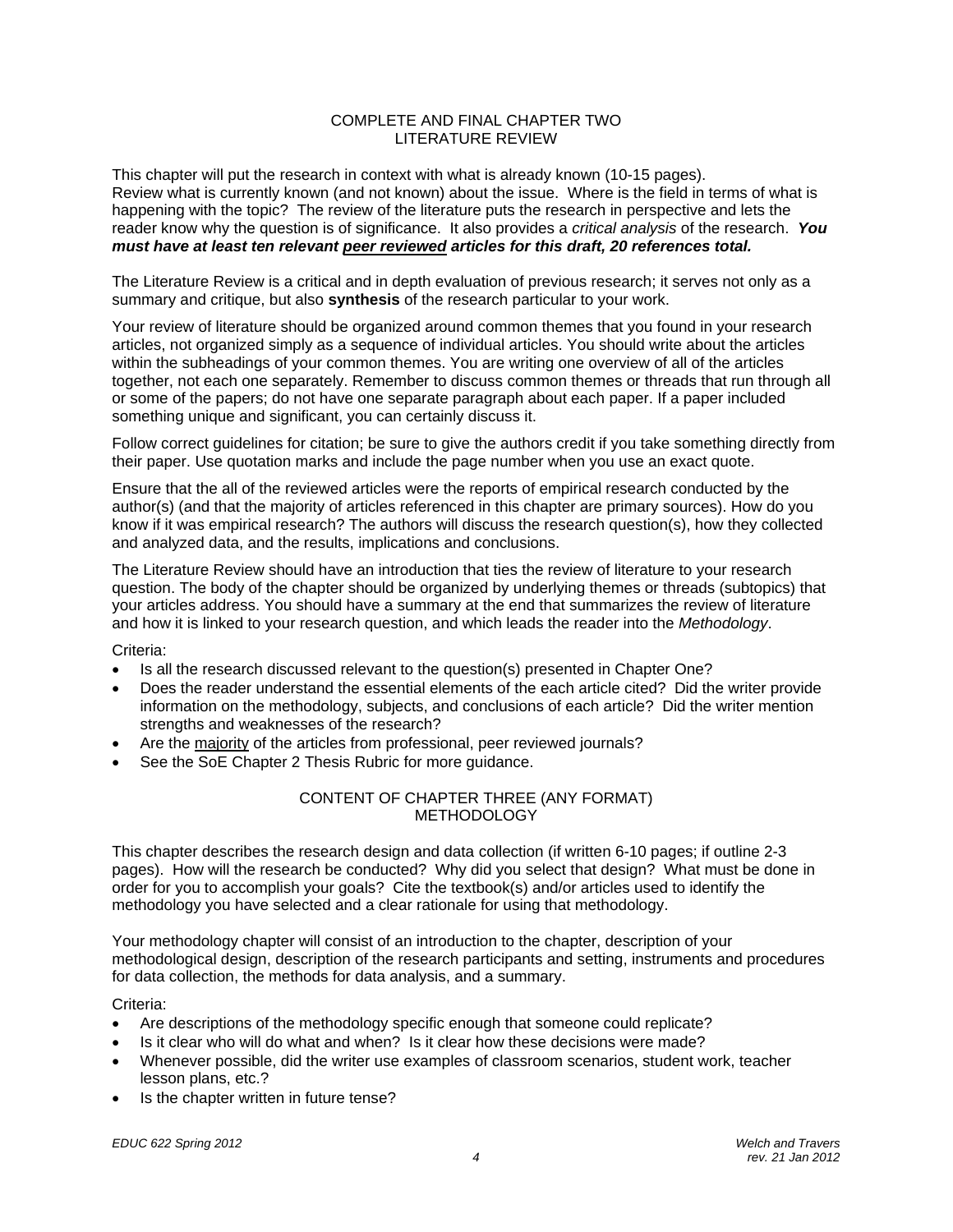See the SoE Chapter 3 Thesis Rubric for more guidance.

## TO CONSIDER FOR ALL CHAPTERS:

- Think about how well the chapter holds together. Does it all seem relevant and necessary? Could any parts be cut?
- Does it all make sense? What needs clarification?
- Is there a clear and easy to follow organization? Are large pieces of text broken up with subheadings? Are the subheadings indicative of the content?
- Is there a summary and/or a concluding paragraph? This should be a transition to what will follow.
- Are all necessary terms defined? (Assume someone familiar with education will be the reader, but do not assume that they will understand all professional jargon).
- Did the writer cite properly, using APA conventions?
- Are there too many or too few quotes? Most times it is preferable to paraphrase and then cite an author.
- As much as possible, did the writer find the original source and cite them (rather than citing what someone else cited). However, if the writer used a secondary source, were appropriate conventions followed?

## *Grading Standards*

Grades will be based on the following grading scale:

| А |   | 90        | $\overline{\phantom{0}}$ | 100% |
|---|---|-----------|--------------------------|------|
| B | . | 80        |                          | 89%  |
| C |   | 70        |                          | 79%  |
| Ð | . | 60        | $\overline{\phantom{0}}$ | 69%  |
| E |   | Below 60% |                          |      |

The course is writing intensive, and success depends on keeping pace with course writing structures and due dates. As such, work submitted late, but within one week of the due date will be reduced by one letter grade. Work received over one week late will be recorded at half the graded value. *Note:* assignments are due whether or not you are present in class that day.

Each written assignment will be graded approximately 80% on content and context (detail, logic, synthesis of information, depth of analysis, etc.), and 20% on mechanics (grammar, syntax, spelling, format, uniformity of citation, etc.).

## *School of Education Attendance Policy*

COE Governance Community, December, 1997). Due to the dynamic and interactive nature of courses in the School of Education, all students are expected to attend all classes and participate actively. At a minimum, students must attend more than 80% of class time, or s/he may not receive a passing grade for the course at the discretion of the instructor. *Individual instructors may adopt more stringent attendance requirements*. Should the student have extenuating circumstances, s/he should contact the instructor as soon as possible. *(Adopted by the* 

*Course-Specific Participation and Attendance Policy:* This course approaches content in a variety of ways. Structured interactions, group processes, oral presentations, guided discussion of readings, and peer review exercises are the norm. Students are expected to have read assigned materials by the date indicated in the syllabus, and should come prepared to discuss readings individually or in variously structured groups. The degree of your engagement in these processes forms the basis for points assigned in the *participation* category.

Due to the fast paced and highly interactive nature of the course, regular attendance and full participation are expected; teaching and learning is difficult (if not impossible) if one is not present for and engaged in the process. Therefore, the above SOE Attendance Policy is amplified as follows: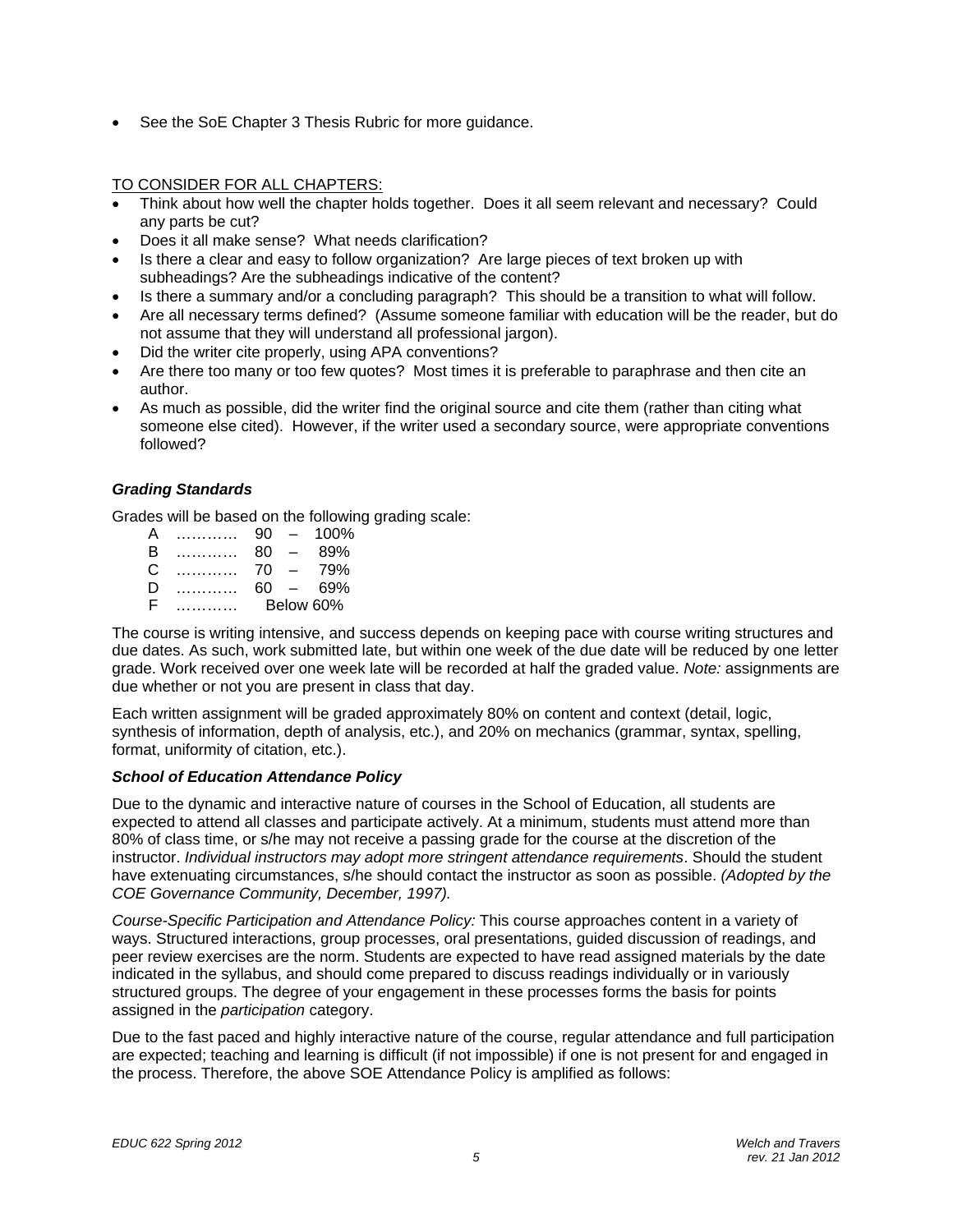- Missing more than two class meetings will result in one letter-grade reduction from your final course grade; in other words, -10 points from your total count. A third absence will result in failure of the course, per SOE policy.
- Arriving late or leaving early on two occasions will be considered the equivalent of one absence.
- Up to 5 points may be recovered by a make-up assignment. The instructor will craft an assignment relevant to the missed day. Expect the task to be at minimum equivalent in time commitment to the missed session (3 hours).

Inform the instructor *prior* to an absence. Notification of absence does not warrant an excuse.

## *Course Load*

In all master course work, it is expected that for every one hour of contact time, you will complete at minimum one to two hours of work outside of class. Please plan accordingly.

## *Graduate Writing Requirements*

The California State University maintains a Graduation Writing Assessment Requirement (GWAR) for master's students, to be completed before Advancement to Candidacy can be approved. A student may satisfy the graduate writing requirement in one of two ways: an acceptable standardized test score, or a paper that receives a passing score as described in the GWAR rubric. Toward the goal of providing opportunity for graduate students in the School of Education to satisfy the writing requirement, all papers in all graduate classes must adhere to the rules of style (for writing and format style) detailed in the *Publication Manual of the American Psychological Association, 6th ed.* (2009). This is a required textbook for all CSUSM SoE graduate courses.

## *Course-Specific Graduate Writing Assessment Requirement (GWAR)*

equivalent writing sample. The GWAR Rubric is attached to this syllabus. In the School of Education at CSUSM, students complete the Graduate Writing Assessment Requirement (GWAR) through the submission of the *Article Critique* in EDUC 622. The student's writing in this assignment must demonstrate graduate level skills in (1) style and format, (2) mechanics, (3) content and organization, and (4) integration and critical analysis. The paper will be scored using a 4-point rubric in each of the aforementioned four areas. The minimal acceptable combined score from all of the four sections is 10 points, with no scores of "1" on any section, resulting in a minimum of a 2.5 average for all sections. The GWAR Rubric-based assessment of this paper will not directly impact your course grade; however you cannot be advanced to candidacy for your MA without arranging with the SoE to resubmit an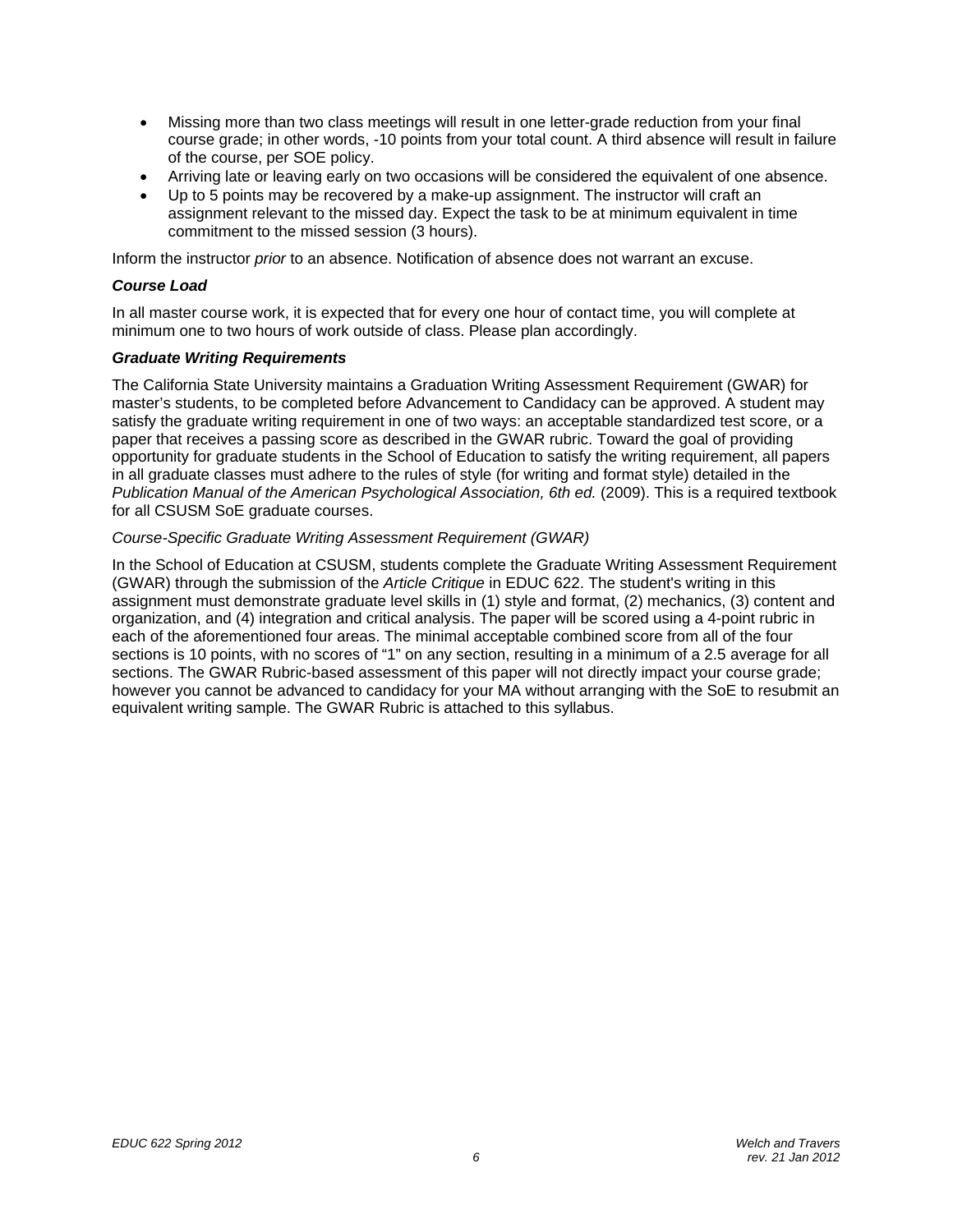## *Students with Disabilities Requiring Reasonable Accommodations*

Students with disabilities who require reasonable accommodations must be approved for services by providing appropriate and recent documentation to the Office of Disable Student Services (DSS). This office is located in Craven Hall 4300, and can be contacted by phone at (760) 750-4905, or TTY (760) 750-4909. Students authorized by DSS to receive reasonable accommodations should meet with their instructor during office hours or, in order to ensure confidentiality, in a more private setting.

## *CSUSM Academic Honesty Policy*

"Students will be expected to adhere to standards of academic honesty and integrity, as outlined in the Student Academic Honesty Policy. All written work and oral presentation assignments must be original work. All ideas/materials that are borrowed from other sources must have appropriate references to the original sources. Any quoted material should give credit to the source and be punctuated with quotation marks.

Students are responsible for honest completion of their work including examinations. There will be no tolerance for infractions. If you believe there has been an infraction by someone in the class, please bring it to the instructor's attention. The instructor reserves the right to discipline any student for academic dishonesty in accordance with the general rules and regulations of the university. Disciplinary action may include the lowering of grades and/or the assignment of a failing grade for an exam, assignment, or the class as a whole."

Incidents of Academic Dishonesty will be reported to the Dean of Students. Sanctions at the University level may include suspension or expulsion from the University.

*Plagiarism:* As an educator, it is expected that each student will do his/her own work, and contribute equally to group projects and processes. Plagiarism or cheating is unacceptable under any circumstances. If you are in doubt about whether your work is paraphrased or plagiarized see the Plagiarism Prevention for Students website http://library.csusm.edu/plagiarism/index.html. When relying on supporting documents authored by others, cite them clearly and completely using American Psychological Association (APA) manual, 6<sup>th</sup> edition. Failure to do so may result in failure of the course. If there are questions about academic honesty, please consult the University catalog.

## *Electronic Communication Protocol*

Electronic correspondence is a part of your professional interactions. If you need to contact the instructor, e-mail is often the easiest way to do so. It is my intention to respond to all received e-mails in a timely manner.

Please be reminded that e-mail and on-line discussions are a very specific form of communication, with their own nuances and etiquette. For instance, electronic messages sent in all upper case (or lower case) letters, major typos, or slang, often communicate more than the sender originally intended. With that said, please be mindful of all e-mail and on-line discussion messages you send to your colleagues, to faculty members in the School of Education, or to persons within the greater educational community. All electronic messages should be crafted with professionalism and care.

Things to consider:

- Would I say in person what this electronic message specifically says?
- How could this message be misconstrued?
- Does this message represent my most professional and courteous self?
- Am I sending this electronic message to avoid a face-to-face conversation?
- Can this message be more concisely and/or precisely stated?

In addition, if there is ever a concern with an electronic message sent to you, please talk with the author in person in order to correct any confusion. For more guidance see Core Rules of Netiquette at http://www.albion.com/netiquette/corerules.html.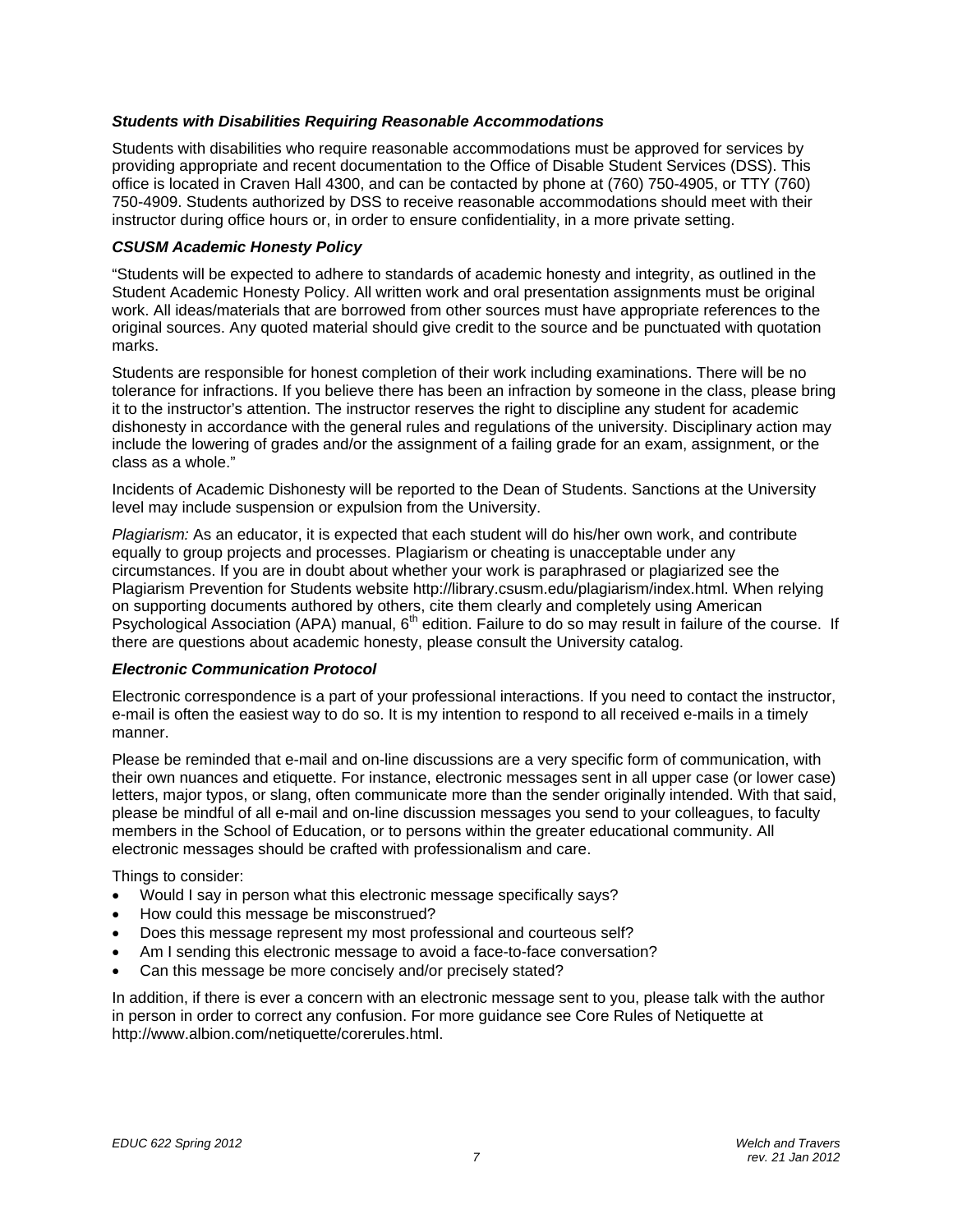| <b>Date</b>                        | <b>Topic</b>                                                                                                                                                                                                                            | Assignment to be completed<br><b>BEFORE Class Session</b>                                           | <b>Instructor</b>                            |
|------------------------------------|-----------------------------------------------------------------------------------------------------------------------------------------------------------------------------------------------------------------------------------------|-----------------------------------------------------------------------------------------------------|----------------------------------------------|
| Week 1<br>26 Jan 2012              | Welcome; Introduction to Educational Research<br>Syllabus<br>$\bullet$<br>Introduction to Educational Research<br>$\bullet$<br>Selecting a Research Topic<br>$\bullet$                                                                  | Read & Respond: (RR)<br>M&C Ch 1 & 3                                                                | Welch                                        |
| Week 2<br>2 Feb 2012               | Locating Published Research & APA Style<br>Introduction to CSUSM Library & research resources<br>$\bullet$<br>Collect research articles (primary sources)<br>$\bullet$<br>Introduction to APA<br>$\bullet$                              | Skim APA Manual<br>RR: M&C Ch 2 & 4                                                                 | Welch<br>Meet<br>Library<br><b>Kell 3400</b> |
| Week 3<br>9 Feb 2012               | Interpreting and Summarizing Research<br><b>Article Critique</b><br>Bring 5 article you are using in your research<br>$\bullet$<br>Designing your research questions<br>$\bullet$                                                       | <b>RR: M&amp;C Ch 5</b>                                                                             | Travers &<br>Welch                           |
| Week 4<br>16 Feb 2012              | Interpreting and Summarizing Research<br>Peer Writing Group - Article Critique<br>Refining your research questions                                                                                                                      | RR M&C Ch 6<br><b>DRAFT Article Critique due</b>                                                    | Travers &<br>Welch                           |
| Week 5<br>23 Feb 2012              | Designing a Research Project & Preparing a Research Report<br>Research questions settled<br>$\bullet$                                                                                                                                   | RR M&C Ch 8 & 9<br>10 citation annotated<br>bibliography recommended<br><b>Article Critique due</b> | Travers &<br>Welch                           |
| Week 6<br>1 Mar 2012               | Qualitative Research Methods<br>How to write Chapter 1, reviewing the rubric<br>$\bullet$                                                                                                                                               | <b>RR M&amp;C Ch 10</b>                                                                             | Welch                                        |
| Week 7<br>8 Mar 2012               | <b>Survey Research</b><br>How to write Chapter 2, reviewing the rubric<br>$\bullet$                                                                                                                                                     | <b>RR M&amp;C Ch 11</b>                                                                             | <b>Travers</b>                               |
| Week 8<br>15 Mar 2012              | Non-experimental Quantitative Research<br>How to write Chapter 3, reviewing the rubric<br>$\bullet$                                                                                                                                     | <b>RR M&amp;C Ch 12</b><br>Lit Review Outline recommended                                           | Travers &<br>Welch                           |
| <b>Spring Break</b><br>22 Mar 2012 | No class                                                                                                                                                                                                                                |                                                                                                     |                                              |
| Week 9<br>29 Mar 2012              | Experimental, Quasi-Experimental and Single-Subject Designs<br>Workshop: Chapter 2<br>20 citation annotated bibliography recommended                                                                                                    | <b>RR M&amp;C Ch 13</b><br><b>DRAFT Literature Review /</b><br>Chapter 2 due                        | <b>Travers</b>                               |
| Week 10<br>3 Apr 2012              | No class - In lieu of this Research Ethics & Human Subjects<br><b>Protection: Orientation to IRB Process</b><br>Please make arrangements to go to this 5pm Tuesday<br>$\bullet$<br>training, as well as complete the online IRB process | CITI training                                                                                       |                                              |
| Week 11<br>12 Apr 2012             | <b>Mixed Methods Research Designs</b><br>How to present your Chapters 1,2 &3<br>Peer report back of review of Chapter Two                                                                                                               | <b>RR M&amp;C Ch 14</b>                                                                             | Travers &<br>Welch                           |
| Week 12<br>19 Apr 2012             | <b>Action Research</b><br>Workshop: Ch. 1outline                                                                                                                                                                                        | <b>RR M&amp;C Ch 15</b>                                                                             | Travers &<br>Welch                           |
| Week 13<br>26 Apr 2012             | <b>Evaluation Research</b><br>Workshop: Ch. 3 Methodology outline<br>$\bullet$                                                                                                                                                          | <b>RR M&amp;C Ch 16</b>                                                                             | <b>Travers</b>                               |
| Week 14<br>3 May 2012              | Student presentations of Chapter's 1, 2 & 3<br>5 minutes per student (1/2 class)<br>$\bullet$                                                                                                                                           | <b>Research Proposal due</b>                                                                        | Welch                                        |
| Week 15<br>10 May 2012             | Student presentations of Chapter's 1, 2 & 3<br>5 minutes per student (1/2 class)                                                                                                                                                        |                                                                                                     | Travers &<br>Welch                           |

## **EDUC 622 Spring 2012 Welch & Travers – Schedule**

Although this schedule and syllabus have been carefully planned, either may require modification in response to class needs and interests.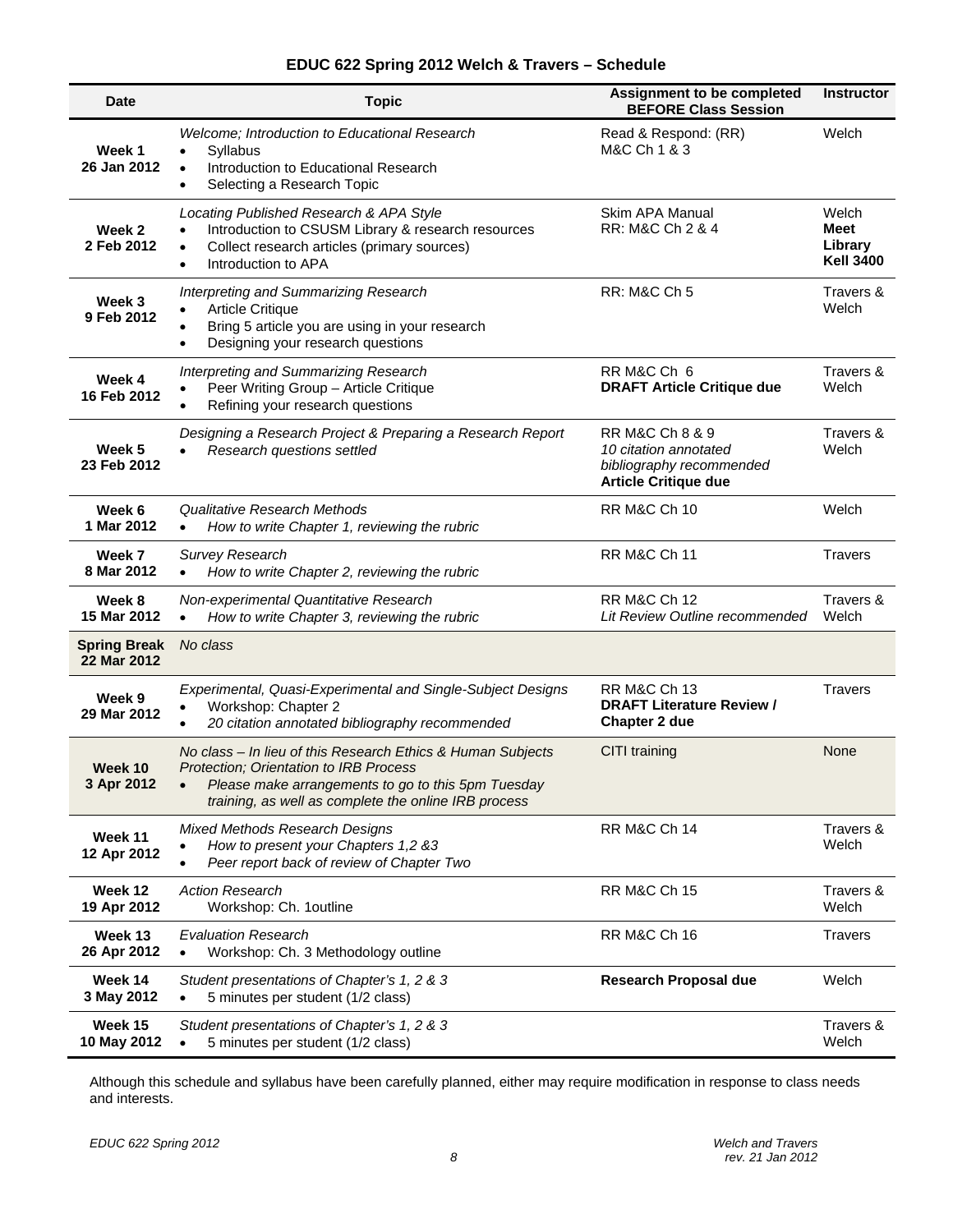#### **Graduate Writing Assessment Requirement**

The Graduate Studies: Graduation Writing Assessment Requirement (GWAR) outlines the procedures for assessing master's student writing proficiency and the criteria for each CSUSM master's program to determine that a master's student has met the GWAR.

The writing requirement must be completed before a graduate student advances to candidacy. A student may satisfy the graduate writing requirement in one of two ways: an acceptable standardized test score, or a paper(s) that receive(s) a passing score as described below.

The paper(s) will be scored using a rubric (1 - 4) in each of four areas: "I. Style and Format", "II. Mechanics", "III. Content and Organization", and "IV. Integration and Critical Analysis". The minimal acceptable combined score from all of the four (I-IV) sections is 10 points, with no scores of "1" on any section, resulting in a minimum of a 2.5 average for all sections.

Find the full policy at http://www.csusm.edu/policies/active/documents/graduate\_writing\_assessment\_requirement.html

| and Format<br>Style | In addition to meeting the requirement<br>for a "3," the paper consistently models<br>the language and conventions used in<br>the scholarly/professional literature<br>appropriate to the student's discipline.<br>The manuscript would meet the<br>guidelines for submission for publication<br>in a peer-reviewed journal in the<br>student's field of study. | While there may be minor errors,<br>conventions for style and format are<br>used consistently throughout the<br>paper. Demonstrates thoroughness<br>and competence in documenting<br>sources; the reader would have little<br>difficulty referring back to cited<br>sources. Style and format contribute<br>to the comprehensibility of the paper.<br>Suitably models the discipline's<br>overall scholarly style. | The style and format are broadly<br>followed, but inconsistencies are<br>apparent. There is selection of less<br>suitable sources (non-peer reviewed<br>literature, web information). Weak<br>transitions and apparent logic gaps<br>occur between topics being<br>addressed. The style may be<br>difficult to follow so as to detract<br>from the comprehensibility of the<br>manuscript. | While some discipline-specific<br>conventions are followed, others are<br>not. Paper lacks consistency of style<br>and/or format. It may be unclear<br>which references are direct quotes<br>and which are paraphrased. Based<br>on the information provided, the<br>reader would have some difficulty<br>referring back to cited sources.<br>Significant revisions would<br>contribute to the comprehensibility<br>of the paper. |
|---------------------|-----------------------------------------------------------------------------------------------------------------------------------------------------------------------------------------------------------------------------------------------------------------------------------------------------------------------------------------------------------------|--------------------------------------------------------------------------------------------------------------------------------------------------------------------------------------------------------------------------------------------------------------------------------------------------------------------------------------------------------------------------------------------------------------------|--------------------------------------------------------------------------------------------------------------------------------------------------------------------------------------------------------------------------------------------------------------------------------------------------------------------------------------------------------------------------------------------|-----------------------------------------------------------------------------------------------------------------------------------------------------------------------------------------------------------------------------------------------------------------------------------------------------------------------------------------------------------------------------------------------------------------------------------|
| <b>Mechanics</b>    | In addition to meeting the requirements<br>for a "3," the paper is essentially error-<br>free in terms of mechanics. Writing flows<br>smoothly from one idea to another.<br>Transitions effectively establish a sound<br>scholarly argument and aid the reader in<br>following the writer's logic.                                                              | While there may be minor errors, the<br>paper follows normal conventions of<br>spelling and grammar throughout.<br>Errors do not significantly interfere<br>with topic comprehensibility.<br>Transitions and organizational<br>structures, such as subheadings, are<br>effectively used which help the<br>reader move from one point to<br>another.                                                                | Grammatical conventions are<br>generally used, but inconsistency<br>and/or errors in their use result in<br>weak, but still apparent, connections<br>between topics in the formulation of<br>the argument. There is poor or<br>improper use of headings and<br>related features to keep the reader<br>on track within the topic. Effective<br>discipline-specific vocabulary is<br>used.   | Frequent errors in spelling, grammar<br>(such as subject/verb agreements<br>and tense), sentence structure,<br>and/or other writing conventions<br>make reading difficult and interfere<br>with comprehensibility. There is<br>some confusion in the proper use of<br>discipline-specific terms. Writing<br>does not flow smoothly from point to<br>point; appropriate transitions are<br>lacking.                                |

#### **Rubric Used to Evaluate Student Submissions to Satisfy the GWAR**